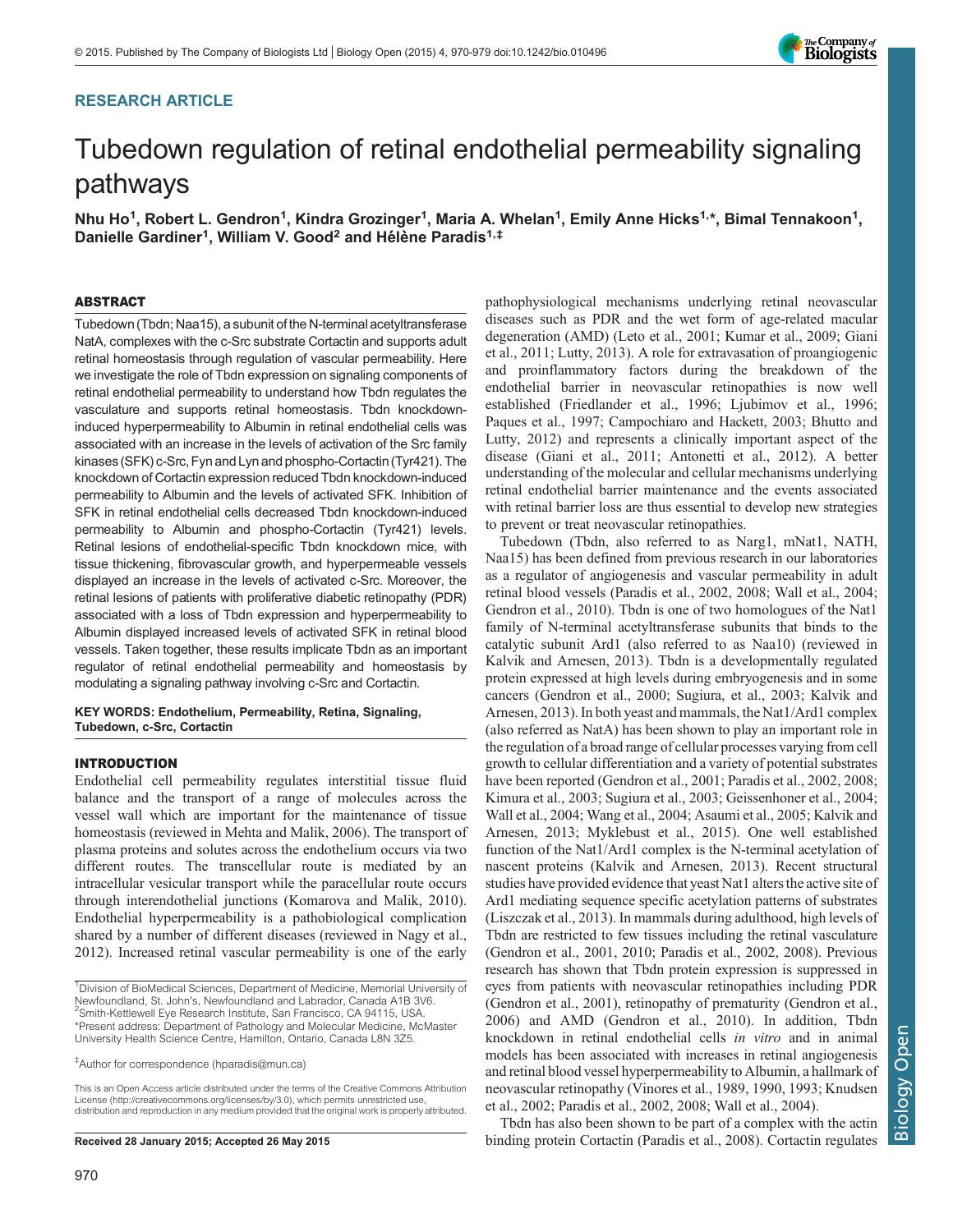<span id="page-1-0"></span>actin assembly, cytoskeletal remodeling, endothelial barrier integrity, and was originally identified as a major substrate of the tyrosine kinase c-Src ([Weed and Parsons, 2001](#page-9-0); [Daly, 2004; Mehta](#page-9-0) [and Malik, 2006\)](#page-9-0). Cortactin is phosphorylated by c-Src at tyrosine residues 421, 466, and 482 ([Daly, 2004](#page-9-0)). Phosphorylation of Cortactin at Tyr421 by c-Src regulates cytoskeleton remodeling and coordination of membrane dynamics including endocytosis [\(Cosen-Binker and Kapus, 2006](#page-9-0); [Ammer and Weed, 2008\)](#page-8-0). Albumin permeability in endothelial cells is mediated by transcytosis and involves activation of c-Src (reviewed in [Hu and](#page-9-0) [Minshall, 2009\)](#page-9-0). The binding of Albumin to its cell surface receptor gp60 promotes clustering of the receptor and recruitment of Caveolin-1 to the complex [\(Komarova and Malik, 2010](#page-9-0)). This event leads to the recruitment and activation of the G-protein Gαi promoting phosphorylation of c-Src at Tyr416 and activation [\(Komarova and Malik, 2010\)](#page-9-0). Activated c-Src phosphorylates components of the endothelial permeability pathway such as Caveolin-1, Dynamin-2 and gp60, facilitating caveolar scission, endocytosis and transcellular vesicular transport of Albumin [\(Kim](#page-9-0) [et al., 2009; Komarova and Malik, 2010\)](#page-9-0). In addition, the phosphorylation of Cortactin and Dynamin by c-Src plays an important role in mediating and stimulating receptor-mediated endocytosis ([Cao et al., 2010](#page-8-0)). The phosphorylation of Cortactin by c-Src enhances Cortactin binding affinity to Dynamin [\(Zhu et al.,](#page-9-0) [2007](#page-9-0)) an essential step for vesicle formation at the plasma membrane ([Cao et al., 2003](#page-8-0)). The specific signaling mechanisms by which c-Src facilitates transport of Albumin across endothelial cell from the luminal to the abluminal side of blood vessels is not completely understood.

In this study, we explored the notion that Tbdn regulates intracellular components of the Albumin permeability signaling pathway in retinal endothelial cells in vitro and in vivo. We demonstrate that Tbdn knockdown leads to the activation of the c-Src/Cortactin pathway both in vitro and in vivo. C-Src and Cortactin have emerged as important factors in the signaling pathways mediating endothelial cell permeability [\(Mehta and Malik, 2006](#page-9-0); [Komarova and Malik, 2010](#page-9-0); [Schnoor et al., 2011\)](#page-9-0). The work herein provides new insight into the role that Tbdn plays in relation to SFK members and Cortactin signaling in the regulation of retinal endothelial permeability and the maintenance of retinal homeostasis.

## RESULTS

#### Tbdn knockdown in retinal endothelial cells leads to upregulation of activated Src family of kinases pathway

Previous studies have shown that Tbdn regulates retinal endothelial permeability to Albumin ([Paradis et al., 2008; Gendron et al., 2010\)](#page-9-0). In this study we assessed the relationship between Tbdn and known regulators of vascular endothelial permeability in the retina. The activation of the tyrosine kinase c-Src plays key roles in the regulation of microvascular barrier function and various endothelial responses including permeability to Albumin ([Kim et al., 2009; Hu](#page-9-0) [and Minshall, 2009\)](#page-9-0). Moreover, Tbdn was previously found in a complex with Cortactin, a filamentous-actin binding protein and prominent substrate of c-Src [\(Weed and Parsons, 2001; Paradis](#page-9-0) [et al., 2008](#page-9-0)). The effect of Tbdn expression on major components of the Albumin permeability pathway, c-Src and Cortactin, were first investigated in vitro in the retinal endothelial cell line RF/6A. RF/6A cell clones stably knocked down for Tbdn by expression of an antisense Tbdn cDNA fragment that exhibit increased transcellular permeability to Albumin [\(Paradis et al., 2002](#page-9-0), [2008\)](#page-9-0) and RF/6A cells transiently knocked down for Tbdn expression using siRNA were both used to examine the effect of Tbdn

expression on components of the Albumin permeability pathway. The effects of Tbdn knockdown on the levels of activated SFK were studied by western blot using a phospho-Src family (Tyr416) antibody. Three bands with relative molecular mass of 60 kDa, 56 kDa and 53 kDa were detected by western blot analysis of Tbdn knockdown RF/6A retinal endothelial cell clones using the phospho-Src family (Tyr416) antibody (Fig. 1A). Immunoprecipitations with



Fig. 1. Tbdn knockdown in retinal endothelial cells leads to up-regulation of activated Src family of kinases. RF/6A parental (Parental), Tbdn knockdown (Knockdown) and control (Control) retinal endothelial cell clones were serum starved followed by no treatment (NT) or stimulation with serum Albumin (BSA) for 5 (5′) and 10 (10′) min. (A) Samples were analyzed by western blotting for levels of activated SFK (Activated Src Family), total c-Src (Src), and Stat3 for loading control or Tbdn and Tubulin for loading control. A representative experiment is shown. Results showed a higher constitutive level of activation of SFK (identified as c-Src co-migrating with Fyn (top band, relative molecular weight 60 kDa) and Lyn (middle and lower bands, relative molecular weight 56 kDa and 53 kDa; see Fig. 5A) in Tbdn knockdown clones which express reduced levels of Tbdn compared to the parental cells and control clones. For the top panel three skipped lanes between the Control NT lane and Control 5′ lane were cropped in the image. (B) Average quantitation of western blot analyses of activated c-Src-Fyn (60 kDa band in A) over loading control in RF/6A parental cells (Parental), two Tbdn knockdown clones (Tbdn KD) and two control clones (Control) for which representatives are shown in A. Results are expressed as fold relative to non-treated (NT) parental cells. Similar results were obtained for activated c-Src-Fyn over total c-Src or total Fyn ([supplementary material Fig. S1](http://bio.biologists.org/lookup/suppl/doi:10.1242/bio.010496/-/DC1)). (C) Average quantitation of western blot analyses of activated c-Src-Fyn (60 kDa band in A) and Tbdn over respective loading control in RF/6A parental cells (Parental) versus Tbdn knockdown clones (Tbdn KD) grown in the presence of serum (P<0.034). B and C, means±s.e.m. of six experiments are indicated.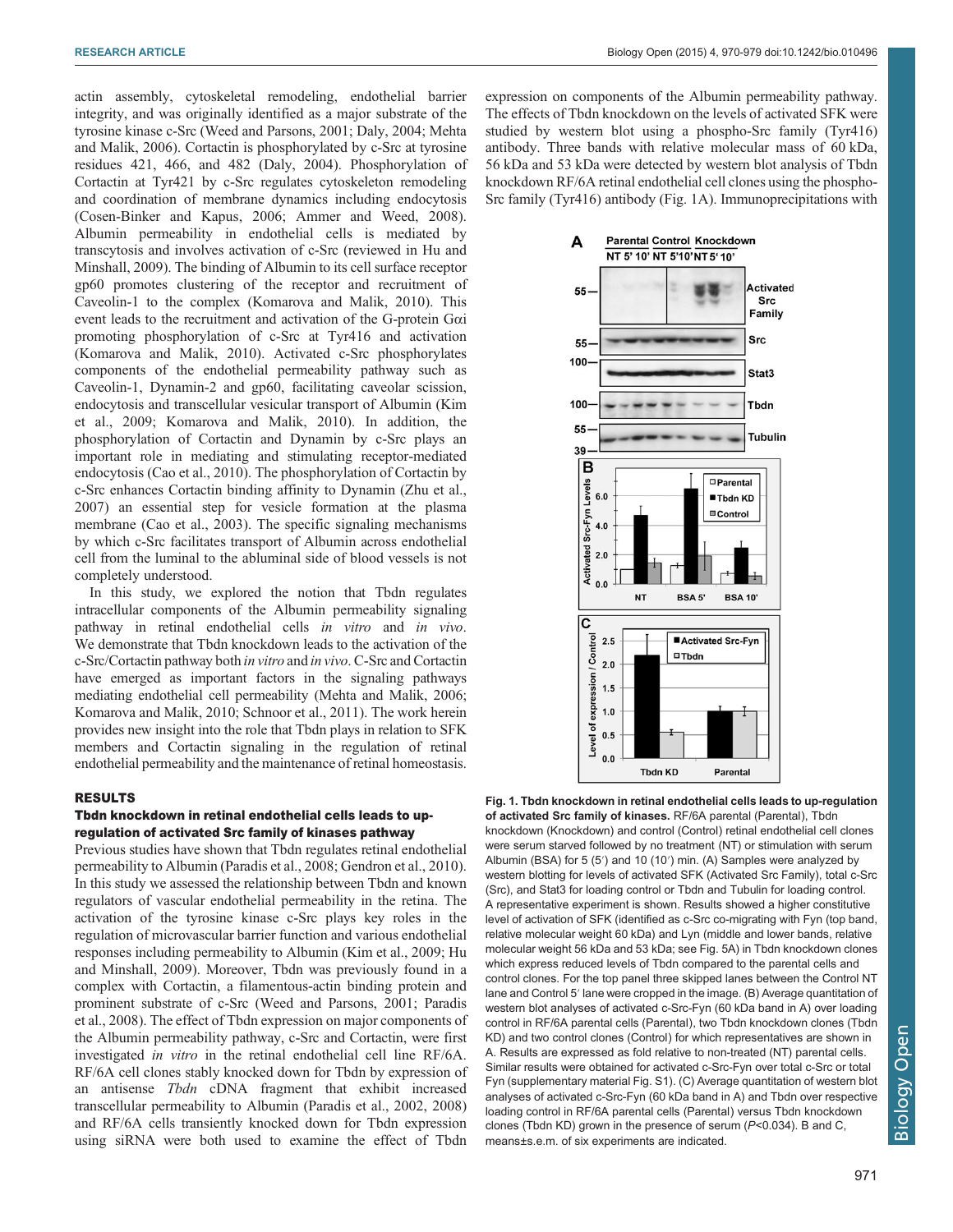<span id="page-2-0"></span>antibodies directed against individual Src family members c-Src, Fyn and Lyn followed by western blot with phospho-Src family (Tyr416) antibody confirmed the identity of the bands recognized by the activated Src family antibody as c-Src, Fyn, and Lyn in Tbdn knockdown RF/6A cells (not shown and see [Fig. 5A](#page-3-0)). Activated phospho-c-Src (Tyr416) and activated phospho-Fyn co-migrated on SDS-PAGE at a relative molecular weight of approximately 60 kDa while activated phospho-Lyn corresponded to the two molecular weight bands of approximately 53 kDa and 56 kDa. These observations are consistent with previously reported molecular weights of c-Src, Fyn and Lyn ([Lannutti et al., 2006; Zheng et al.,](#page-9-0) [2008](#page-9-0)). Respective immunoprecipitations of the three kinases showed that the levels of activated Fyn in RF/6A cells knocked down for Tbdn was minimal compared to the levels of activated c-Src and activated Lyn (not shown and see [Fig. 5](#page-3-0)A).

Levels of activated SFK relative to loading control or total c-Src or total Fyn were up-regulated in two different Tbdn knockdown RF/6A retinal endothelial cell clones compared to the parental cells and two different control cell clones [\(Fig. 1](#page-1-0) and [supplementary material Fig.](http://bio.biologists.org/lookup/suppl/doi:10.1242/bio.010496/-/DC1) [S1;](http://bio.biologists.org/lookup/suppl/doi:10.1242/bio.010496/-/DC1) [Paradis et al., 2002](#page-9-0), [2008\)](#page-9-0). These same RF/6A cell clones showing up-regulation of activated SFK levels were previously reported to exhibit increased transcellular permeability to Albumin compared to controls [\(Paradis et al., 2008](#page-9-0)). Moreover, similar results were obtained when Tbdn was knocked down by siRNA (Fig. 2). In serum starved cells, constitutive knockdown of Tbdn expression by stable transfection of an antisense Tbdn cDNA fragment resulted in 5- to 3-fold increase  $(P<0.003)$  in the levels of activated c-Src-Fyn with a relative molecular mass of 60 kDa compared to parental cells and control clones [\(Fig. 1](#page-1-0)A and B). Under normal growth conditions in the presence of 10% fetal bovine serum (FBS), Tbdn knockdown clones exhibited a 2-fold increase in the levels of activated c-Src-Fyn compared to parental cells  $(P<0.034; Fig. 1C)$  $(P<0.034; Fig. 1C)$  $(P<0.034; Fig. 1C)$ . Similarly, in the presence of 10% FBS, transient Tbdn knockdown using siRNA resulted in an approximately 2.5-fold increase in activated c-Src-Fyn compared to control siRNA ( $P \le 0.033$ ; Fig. 2B).



Fig. 2. Tbdn knockdown by siRNA in retinal endothelial cells leads to upregulation of activated Src family of kinases. (A) Tbdn expression was knocked down by transfection of Tbdn siRNA (10 and 20 nM Tbdn siRNA) compared to control siRNA (10 and 20 nM CTR siRNA) or no siRNA in RF/6A retinal endothelial cells. Samples were analyzed by western blotting for levels of Tbdn, activated SFK (Activated Src Family), total c-Src (Src), and Tubulin for loading control. A representative experiment is shown. (B) Quantitation of western blot analyses of Tbdn and activated c-Src-Fyn (top band shown in A, relative molecular weight 60 kDa) over loading control (Tubulin for Tbdn and total c-Src for activated c-Src-Fyn) for which representatives are shown in A. Results are expressed as fold relative to control cells treated with control siRNA (P<0.033). Similar results were obtained for activated c-Src-Fyn over Tubulin. Means±s.e.m. of 5 experiments are indicated.



Fig. 3. Tbdn knockdown in retinal endothelial cells leads to an increase in phospho-Cortactin (Tyr421). (A) Tbdn expression was knocked down in RF/6A retinal endothelial cells by either stable transfection of an antisense Tbdn construct (Stable KD1) or transient transfection of a Tbdn siRNA (siRNA Tbdn). Cell extracts from Tbdn knockdowns and from respective controls (Stable CTR or siRNA CTR) were analyzed for levels of phospho-Cortactin (Tyr421) versus total Cortactin by western blotting. Representative results are shown. (B) Levels of phospho-Cortactin (Tyr421) over total Cortactin and levels of Tbdn over loading control were quantified in controls (CTR siRNA) or Tbdn knockdown (Tbdn siRNA) (P<0.018). Data is expressed as mean±s.e.m. of 4 experiments.

To evaluate the effect of Tbdn knockdown on the activation of the Albumin permeability pathway, serum deprived RF/6A retinal endothelial cells stably knocked down for Tbdn or control cells were stimulated with bovine serum Albumin (BSA) for 5 and 10 min and levels of activated SFK analyzed. Albumin stimulation of Tbdn knockdown, parental and control clones resulted in a transient increase in the levels of activated SFK, with the highest levels observed in the Tbdn knockdown clones at 5 min  $(P<0.015; Fig. 1A,B)$  $(P<0.015; Fig. 1A,B)$  $(P<0.015; Fig. 1A,B)$ . Western blots analyses showed no significant changes in the levels of total c-Src or total Fyn relative to the loading control between the different clones ([Fig. 1](#page-1-0)A and [supplementary material Fig. S1](http://bio.biologists.org/lookup/suppl/doi:10.1242/bio.010496/-/DC1)).

To further study the mechanism by which Tbdn regulates the Albumin transcellular pathway, we examined the effect of Tbdn knockdown on the levels of phospho-Cortactin (Tyr421) which was previously identified as a c-Src target [\(Daly, 2004](#page-9-0)). RF/6A retinal endothelial cells were knocked down for Tbdn expression as above either transiently by siRNA or stably by transfection with an antisense Tbdn cDNA fragment [\(Figs 1](#page-1-0) and 2; [Paradis et al., 2002](#page-9-0), [2008](#page-9-0)). Tbdn knockdown by either stable transfection or transient transfection was associated with an increase in phospho-Cortactin (Tyr421) levels whereas the levels of total Cortactin did not vary (Fig. 3A). Tbdn knockdown resulted in a 2-fold increase in phospho-Cortactin (Tyr421) over the levels of total Cortactin  $(P<0.018; Fig. 3B)$ .

## Cortactin regulates Albumin permeability and Src family of kinases activation in retinal endothelial cells knocked down for Tbdn

Since Tbdn forms a complex with Cortactin [\(Paradis et al., 2008\)](#page-9-0), we used a *Cortactin* siRNA ([Schnoor et al., 2011](#page-9-0)) to further explore the importance of Cortactin on Albumin permeability and Src family of kinases activation in the context of suppressed Tbdn expression in retinal endothelial cells [\(Fig. 4](#page-3-0)). Cortactin knockdown (P<0.0001) in retinal endothelial cells suppressed for Tbdn expression was associated with a decrease in both the levels of activated c-Src-Fyn  $(P< 0.05)$  and Albumin permeability  $(P< 0.0001)$ compared to cells transfected without siRNA, cells transfected with control siRNA and non-transfected cells ([Fig. 4](#page-3-0)A,B,D). The levels of phospho-Cortactin (Tyr421) ([Fig. 4](#page-3-0)A,B) were significantly downregulated in cells transfected with Cortactin siRNA compared to controls (P<0.009). The knockdown of Cortactin expression had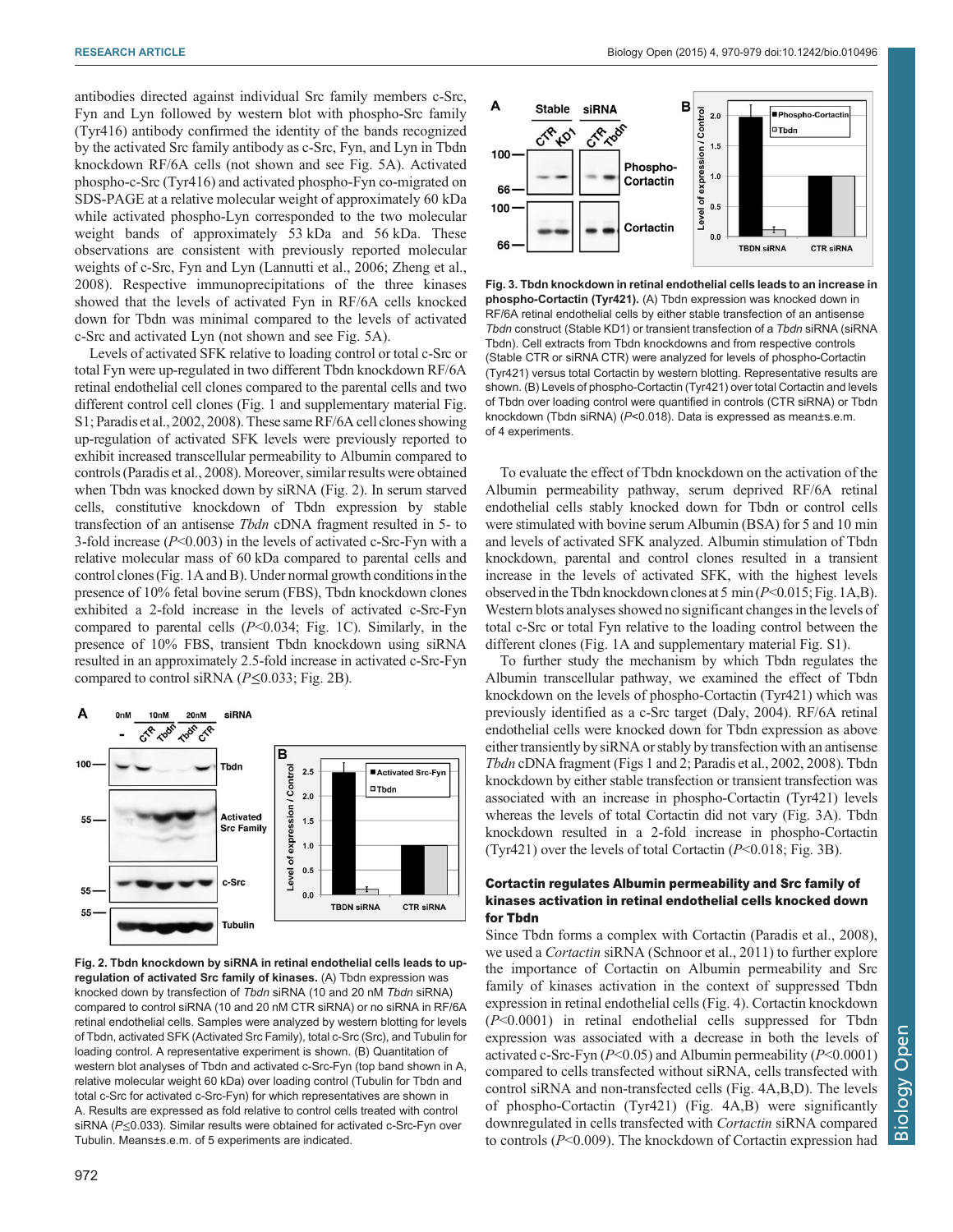<span id="page-3-0"></span>

Fig. 4. Role of Cortactin in the regulation of Src family of kinases and Albumin permeability in retinal endothelial cells knocked down for Tbdn. Cortactin expression was knocked down by transfection of Cortactin siRNA (Cortactin siRNA) compared to control siRNA (CTR siRNA), no siRNA (No siRNA) and non-transfected (NT) RF/6A retinal endothelial cells knockdown for Tbdn. Samples were analyzed by western blotting for levels of Cortactin, activated SFK (Activated Src Family), phospho-Cortactin (Tyr421), total c-Src (Src), total Fyn, Tbdn, and Stat3 or Tubulin for loading control; and Albumin permeability assay. (A) Representative western blot analysis is shown. (B,C) Quantitation of western blot analyses of indicated protein over loading control (Tubulin or Stat3). Relative to cells transfected with control siRNA (CTR siRNA) or no siRNA (No siRNA) and non-transfected (NT) cells, Cortactin siRNA transfected cells exhibited reduced levels of Cortactin ( $P$ <0.0001), reduced levels of activated Src-Fyn ( $P \le 0.049$ ), and reduced levels of phospho-Cortactin (P<0.009) (B), while Tbdn, total c-Src and total Fyn were not significantly changed (C). (D) The transit of FITC-Albumin across Cortactin siRNA transfected retinal endothelial cells knockdown for Tbdn (Cortactin siRNA) was reduced compared to controls (CTR siRNA, No siRNA and NT) (P<0.0001). B-D: Results are expressed as percentage relative to control cells transfected without siRNA and represent the means±s.e.m. of at least 3 experiments.

no significant effect on the levels of Tbdn  $(P>0.38)$ , total c-Src  $(P>0.33)$ , Fyn  $(P>0.21)$  or cell growth  $(P>0.99)$  compared to controls (Fig. 4C and not shown).

## Src family of kinases inhibition in retinal endothelial cells knocked down for Tbdn leads to decreased Albumin permeability

The role of c-Src in Tbdn regulation of retinal endothelial cell permeability, was examined using the Src family of kinases inhibitor SKI-606 ([Golas et al., 2003\)](#page-9-0) and c-Src siRNA ([Zheng](#page-9-0) [et al., 2008\)](#page-9-0). In subconfluent cell monolayers, 1.5 µM of SKI-606 was sufficient to achieve significant reduction in the level of activated SFK (Fig. 5A). Under these conditions, SKI-606 effectively inhibited c-Src and Lyn but Fyn was more modestly inhibited in retinal endothelial cells knocked down for Tbdn



Fig. 5. Effect of Src family of kinases inhibitor SKI-606 on the transcellular permeability of retinal endothelial cells knocked down for Tbdn. (A) RF/6A retinal endothelial cells stably knocked down for Tbdn were treated with 1.5 μM of SKI-606 or vehicle for 24 h. Whole cell lysates (WCL) and c-Src, Fyn and Lyn immunoprecipitations (IP) were analyzed by western blots with a phospho-Src family (Tyr416) antibody (shown) or with either c-Src, Fyn or Lyn antibodies to confirm efficacy of immunoprecipitations (not shown). Activated SFK western blot of c-Src and Fyn immunoprecipitations revealed a non-specific band at 54 kDa. Representative results of 4 experiments are shown. (B) Retinal endothelial cells stably knocked down for Tbdn were treated with indicated amount of SKI-606 or vehicle for 20 h. Whole cell lysates were analyzed by western blotting for phospho-Cortactin (Tyr421), Cortactin and Tubulin as loading controls. Representative results of at least 3 experiments are shown. (C) Relative levels of activated c-Src-Fyn (represented in panel A WCL lane, top band 60 kDa) quantified by western blot analysis for phospho-Src family (Tyr416) of RF/6A retinal endothelial cells stably knocked down for Tbdn treated with indicated amount of SKI-606 under high cell density conditions (optimal permeability assay conditions). Data is expressed as mean±s.e.m. of 4 experiments. (D) Percentages of FITC-Albumin transit across a monolayer of retinal endothelial cells stably knocked down for Tbdn treated with various concentrations of SKI-606 as indicated or with vehicle only (0 µM). Vehicle treated cells are significantly different from all SKI-606 treated cells (P<0.02) except 5 µM SKI-606. Data is expressed as mean±s.e.m. of 6 experiments.

(Fig. 5A). Reduction in the levels of activated SFK correlated with a decrease in phospho-Cortactin (Tyr421), while expression levels of both Cortactin or c-Src (not shown) in the SKI-606 treated versus vehicle treated cells were not significantly different (Fig. 5B). However, as previously reported in other cell types ([Golas et al.,](#page-9-0) [2003;](#page-9-0) [Coluccia et al., 2006](#page-8-0); [Elliott et al., 2011](#page-9-0)), high concentrations of SKI-606 were associated with reduced cell survival. Similarly, a ∼40% or more c-Src knock down by 2.5 nM and above of siRNA resulted in a decrease in phospho-Cortactin (Tyr421) levels and was associated with reduction in cell survival as previously reported for other cells types ([Coluccia et al., 2006](#page-8-0); [Zheng et al., 2008](#page-9-0); [supplementary material Fig. S2](http://bio.biologists.org/lookup/suppl/doi:10.1242/bio.010496/-/DC1) and data not shown).

Despite the impact of SKI-606 and c-Src knockdown on the survival of the retinal endothelial cells, the effect of SKI-606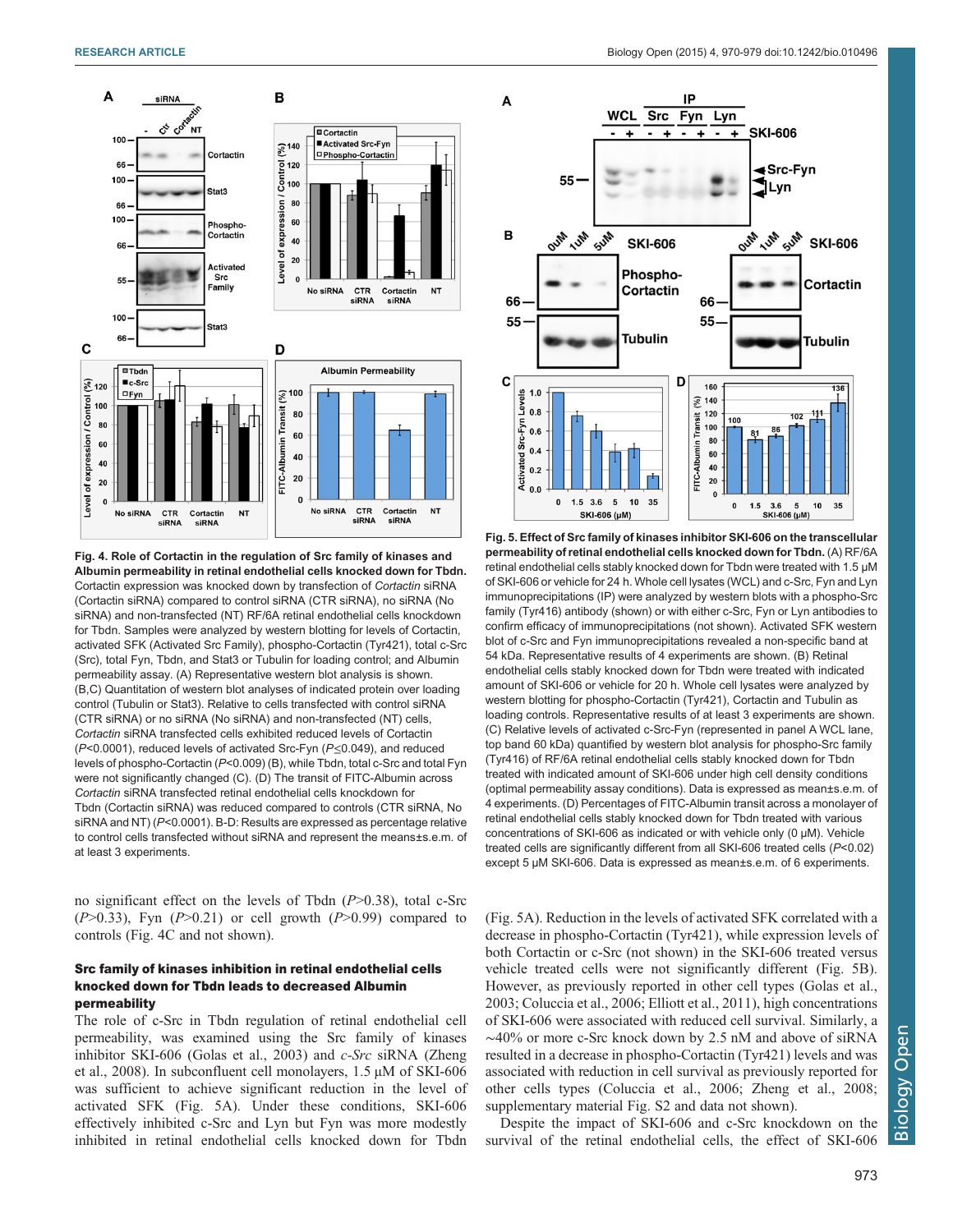and c-Src siRNA (1 nM to 5 nM) on the Albumin permeability of RF/6A retinal endothelial cells knocked down for Tbdn was next examined [\(Fig. 5D](#page-3-0) and [supplementary material Fig. S2](http://bio.biologists.org/lookup/suppl/doi:10.1242/bio.010496/-/DC1)). As previously published [\(Paradis et al., 2008](#page-9-0)), RF/6A cells knocked down for Tbdn consistently exhibited a higher rate of FITC-Albumin transit across a confluent cell monolayer compared to control cell clones or non-transfected cells (∼25%; [supplementary](http://bio.biologists.org/lookup/suppl/doi:10.1242/bio.010496/-/DC1) [material Fig. S2B\)](http://bio.biologists.org/lookup/suppl/doi:10.1242/bio.010496/-/DC1). For confluent cell monolayers, higher levels of SKI-606 were required to achieve a similar reduction in the levels of activated SFK than in subconfluent monolayers. Western blot analyses of lysates from confluent monolayers of RF/6A retinal endothelial cells knocked down for Tbdn and treated with 1.5  $\mu$ M to 35 µM SKI-606 showed a dose-response decrease of the levels of activated c-Src-Fyn with a relative molecular mass of 60 kDa (21 to 86%) compared to vehicle treated cells ([Fig. 5](#page-3-0)C).

Transcellular permeability assays performed on confluent monolayers of Tbdn knockdown RF/6A cells pre-treated with increasing concentrations of SKI-606 revealed a decrease of approximately  $20\pm4\%$  and  $15\pm3\%$  in the rate of FITC-Albumin transit across the cell monolayer at  $1.5 \mu M$  and  $3.6 \mu M$  of inhibitor, respectively ([Fig. 5D](#page-3-0)). However, at concentrations of 5 µM and above of SKI-606,the permeability ofthe endothelial cells knocked down for Tbdn no longer appeared to be inhibited by the Src family of kinases inhibitor  $(P=0.102)$ . Moreover, at high concentrations of inhibitor  $(10 \mu M)$  and above), the rate of FITC-Albumin transit across the cell monolayer was significantly higher than the vehicle treated control  $(P<0.02)$  and was independent of time. These results suggested that the cell monolayers had become leaky to FITC-Albumin at these higher concentrations of inhibitor. Similarly to the inhibition of c-Src by high dose of SKI-606 treatment, assays for Albumin permeability also suggested that the cell monolayers had become leaky to FITC-Albumin following transfection of 5 nM of c-Src siRNA compared to controls ([supplementary material Fig. S2B,C\)](http://bio.biologists.org/lookup/suppl/doi:10.1242/bio.010496/-/DC1).

## Tbdn knockdown in mouse blood vessels leads to increased levels of activated c-Src in the retina

To determine if Tbdn expression regulates SFK in the retinal vasculature in vivo, the levels of activated SFK in a conditional endothelial specific Tbdn knockdown mouse model ([Wall et al.,](#page-9-0) [2004](#page-9-0)) were next examined. This endothelial specific Tbdn knockdown model was previously shown to display retinal lesions characterized by significant thickening of all the retinal layers, abnormal vasculature with fibrovascular growth, and vascular hyperpermeability to Albumin ([Wall et al., 2004; Paradis et al.,](#page-9-0) [2008](#page-9-0)). In comparison to control age-matched mice, increased immunostaining for activated SFK was observed in retinal lesions resulting from endothelial specific Tbdn knockdown (Fig. 6). Quantitation of the immunostaining in retinal blood vessels revealed a 10-fold increase in activated SFK levels in sections of mouse retinal tissues in which Tbdn endothelial expression was knocked down for 6-week compared to control  $(P<0.00001$ ; Fig. 6B). A higher level of expression of activated SFK was observed in retinal neovascular lesions of mice in which Tbdn endothelial expression was knocked down for 6 weeks compared to 2 weeks (P<0.0003). This further increase in activated SFK correlated with a further reduction in the levels of Tbdn expression in the retinal neovascular lesions (Fig. 6B).

To confirm our immunohistochemical data indicating that blood vessels of retinal lesions of endothelial Tbdn knockdown mice are associated with an up-regulation of levels of activated SFK, western blot analyses with phospho-Src family (Tyr416) antibody were performed on isolated mouse retinal tissues in which Tbdn





endothelial expression was knocked down for 6-weeks versus control. As shown in [Fig. 7,](#page-5-0) retinal tissues from endothelial Tbdn knockdown mice showed a significant increase (2.5-fold) in the 60 kDa activated Src family protein band  $(P<0.0019)$  while total levels of c-Src were not significantly changed [\(Fig. 7\)](#page-5-0). Western blot analyses with phospho-Src family (Tyr416) antibody only revealed one band at approximately 60 kDa in mouse retina [\(Fig. 7](#page-5-0)B) instead of 3 bands previously observed in the retinal endothelial cell line RF/6A knocked down for Tbdn ([Figs 1](#page-1-0)A and [5](#page-3-0)A). These results suggested that activated Lyn is not detectable by western blot in mouse retinal tissues. Moreover, western blot analysis using an antibody against Fyn revealed no detectable expression of Fyn in mouse retinal tissues as compared to RF/6A cells [\(Fig. 7](#page-5-0)B). Immunoprecipitation of c-Src followed by western blot with the phospho-Src family (Tyr416) antibody confirmed that the 60 kDa band detected in the mouse retina extract corresponded to c-Src (not shown).

## Human neovascular retinopathy specimens exhibit increased levels of activated Src family of kinases

Since previous studies have shown that Tbdn expression is suppressed in retinal lesions of patients with PDR [\(Gendron et al.,](#page-9-0) [2001\)](#page-9-0) and that Albumin hyperpermeability is a feature of these lesions [\(Vinores et al., 1989, 1990](#page-9-0), [1993; Knudsen et al., 2002\)](#page-9-0), we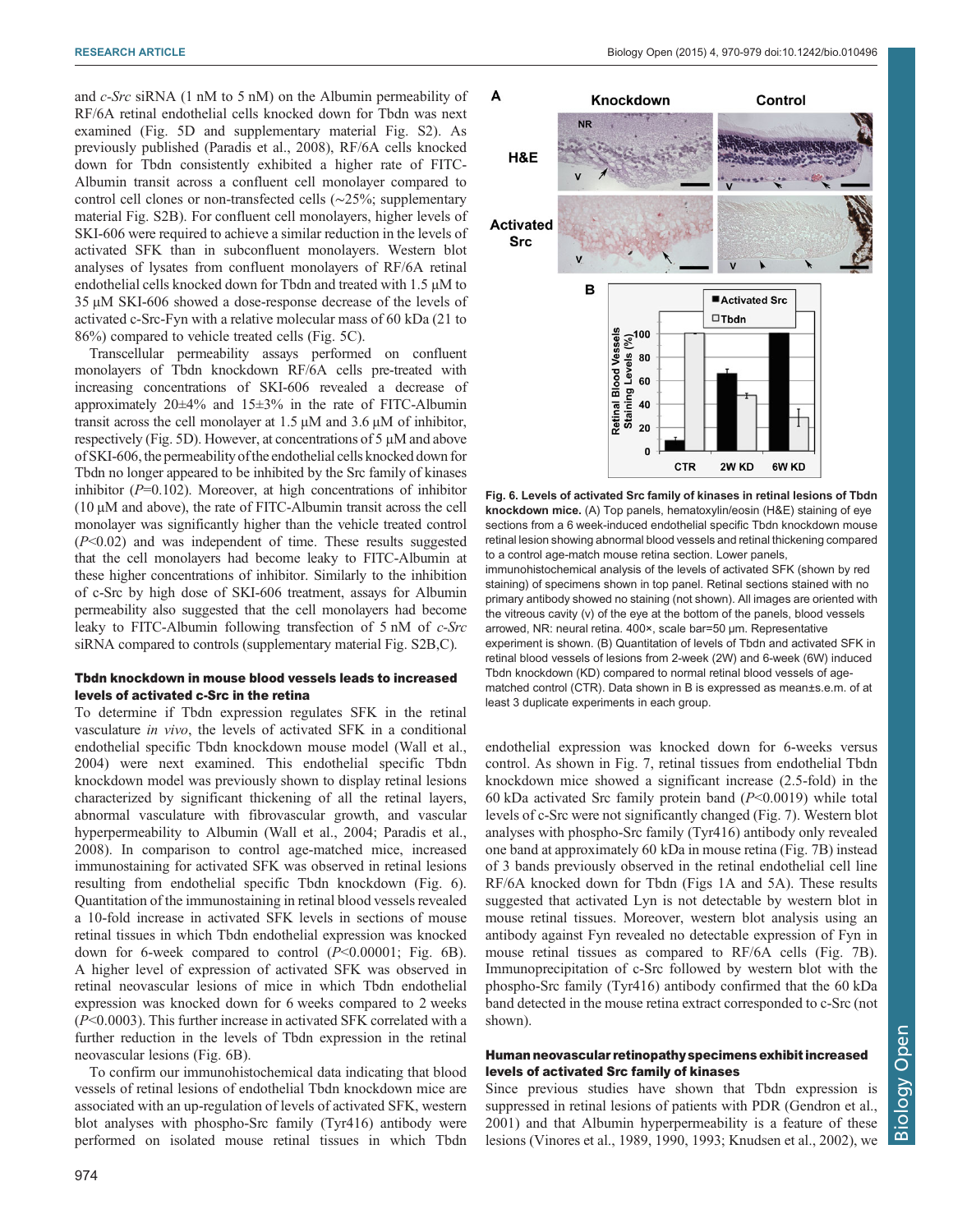<span id="page-5-0"></span>

Fig. 7. Increased activated c-Src levels in retina of endothelial specific Tbdn knockdown mice. (A,B) Representative western blots of retinal lysates from controls (CTR1, CTR2, CTR3), 6-week induced Tbdn knockdown (KD) and aged mice (Aged) were performed using the antibodies indicated. Note Tbdn suppression during aging ([Gendron et al., 2010](#page-9-0)). Cell lysates from IEM mouse embryonic endothelial cells (IEM) and RF/6A retinal endothelial cells (RF/6A) were used as positive controls. Tubulin was used as loading control and for sample integrity. (C) Quantitative analyses of retinal lysate western blots for activated c-Src and total c-Src for which representatives are shown in two previous panels. Levels of activated c-Src are expressed as percent of the maximal levels observed in 6-week induced Tbdn knockdown mice. Means±s.e.m. of 3 experiments are indicated.

next investigated if the levels of expression of activated SFK were altered in human eye specimens procured from donors with PDR. Immunohistological analyses with phospho-Src family (Tyr416) antibody revealed increased levels of activated SFK in the blood vessels of retinal lesions of human neovascular retinopathy specimens compared to normal human specimens (Fig. 8A-C). To confirm that retinal lesions of neovascular retinopathy specimens exhibit Albumin hyperpermeability as previously reported [\(Vinores](#page-9-0) [et al., 1989](#page-9-0), [1990](#page-9-0), [1993](#page-9-0); [Knudsen et al., 2002](#page-9-0)), Albumin distribution of expression was analyzed on the same specimens. Expression of Albumin in control normal specimens was restricted to the retinal blood vessels while minimal or no levels of Albumin were found in the neural retina (Fig. 8D). In contrast, the retinal lesions of neovascular retinopathy specimens with increased levels of activated SFK displayed extravasation of Albumin from retinal blood vessels into the neural retina (Fig. 8E,F). Further quantitative analysis showed that neovascular retinopathy specimens had a significant increase (8-fold) in the levels of activated SFK in blood vessels of retinal lesions compared to normal specimens  $(P=0.000007;$  Fig. 8G).

## **DISCUSSION**

Previous studies have shown that Tbdn is an important regulator of endothelial permeability to Albumin in the retina [\(Paradis et al.,](#page-9-0) [2008](#page-9-0); [Gendron et al., 2010](#page-9-0)). Both in vitro and in vivo experiments have revealed that the knockdown of Tbdn in retinal endothelial cells ([Wall et al., 2004](#page-9-0)) leads to increases in Albumin permeability [\(Paradis et al., 2008; Gendron et al., 2010](#page-9-0)). In this study, we investigated the effects of Tbdn on components of the Albumin permeability signaling pathway and have explored the role of Tbdn as a modifier of permeability in retinal blood vessels in vitro and



Fig. 8. Levels of activated Src family of kinases in retinal lesions of human neovascular retinopathy. (A-C) Immunohistochemical analysis of the levels of activated SFK (shown by red staining) revealing no staining in retinal blood vessels (arrow) of a normal aged human specimen (A), while intense staining in blood vessels (arrow) of retinal lesions of human neovascular retinopathy specimens (PDR) (B,C). Images are oriented with the vitreous cavity (v) of the eye at the bottom of the panels although the fibrovascular lesion in the neovascular retinopathy image in C takes up the whole panel. (D-F) Immunohistochemical analysis of the distribution Albumin (shown by brown staining) of the specimens respectively shown in A through C revealing some staining in retinal blood vessels (arrow) but not in the neural retina of a normal aged human specimen (D), while intense staining in blood vessels (arrow) and neural retina of fibrovascular lesions of human neovascular retinopathy specimens (PDR) (E,F). A-F: 200×, scale bar=100 µm, representative images shown. (G) Levels of activated SFK in retinal blood vessels are expressed as fold of staining over a reference normal aged specimen. Values for age-matched normal are significantly different than the neovascular values (P=0.000007). Data is expressed as mean±s.e.m. of 3 duplicate experiments in PDR group and 6 duplicates in the aged normal group.

in vivo. Here we provide new evidence that Tbdn function in retinal endothelial cells involves the regulation of SFK and the c-Src substrate Cortactin. Tbdn knockdown in retinal endothelial cells resulted in up-regulation of the levels of activated SFK (c-Src, Fyn and Lyn) and phospho-Cortactin (Tyr421) ([Figs 1-](#page-1-0)[3](#page-2-0)). SFK members including c-Src, Blk, Fgr, Fyn, Hck, Lck, Lyn, Yes and Yrk, are known to mediate a wide variety of cellular processes [\(Kim](#page-9-0) [et al., 2009](#page-9-0)). Among them, c-Src is the most extensively studied and plays a central role in endothelial cells in the regulation of transcellular permeability to Albumin ([Kim et al., 2009](#page-9-0)), a process which involves endocytosis. Similarly, a role for Fyn but not Lyn has been described for increasing transcellular permeability of microvascular endothelial cells to Albumin ([Mehta and Malik,](#page-9-0) [2006; Gong et al., 2008\)](#page-9-0).

A role for Cortactin activation by c-Src in endocytic pathways in endothelial cells has previously been reported [\(Ammer and Weed,](#page-8-0)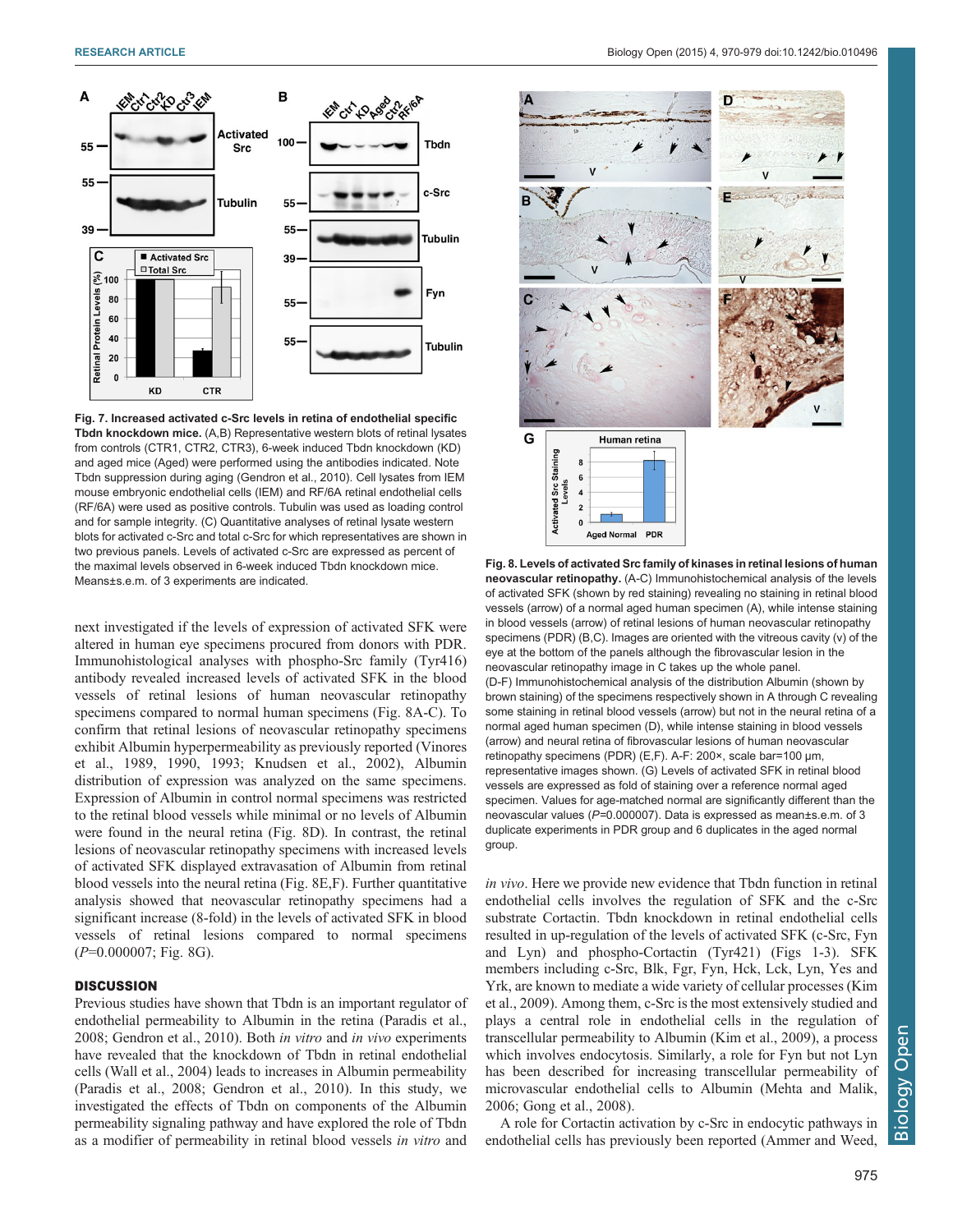[2008](#page-8-0)). The present study revealed a direct role for Cortactin as a c-Src substrate in transendothelial Albumin permeability. There is evidence that Cortactin is also a target of Fyn [\(Ammer and Weed,](#page-8-0) [2008](#page-8-0)) but whether or not Lyn participates in Cortactin phosphorylation is not yet clear. We observed differences in expression patterns of SFK members Fyn and Lyn in RF/6A retinal endothelial cells versus mouse retinal tissues, with c-Src predominating in retinal tissues. Moreover, only limited activation of Fyn was observed in RF/6A while [Gong et al. \(2008\)](#page-9-0) have presented evidence that Lyn is not involved in the regulation of microvascular endothelial permeability to Albumin [\(Gong et al.,](#page-9-0) [2008](#page-9-0)). Taken together with our data, this suggests that it is c-Src activation alone that ultimately might be most important for Tbdn loss related retinal hypermeability to Albumin.

Previous studies have shown that Tbdn is found in a complex with Cortactin and negatively regulates Albumin permeability ([Paradis](#page-9-0) [et al., 2008](#page-9-0)). Our present results indicate that Tbdn expression negatively regulates the levels of activation of SFK and phosphorylation of Cortactin on Tyr421 in retinal endothelial cells. Our results also show that Tbdn knockdown retinal endothelial cells maintain a stimulatory response to Albumin reflected by a transient up-regulation of the levels of activated SFK (c-Src, Fyn and Lyn). This indicates that when Tbdn levels are reduced in these cells, the transcellular pathway is still responsive to Albumin while the basal levels of activation of SFK are higher than normal. These results suggest that Tbdn is involved in the regulation of basal levels of activation of SFK. Our results lead to the question of how SFK might be affected by Tbdn in endothelial cells. To date several mechanisms that regulate SFK activity have been elucidated (reviewed in [Ingley, 2008\)](#page-9-0). SFK are negatively regulated by intramolecular interactions which maintain the holoenzyme in a closed conformation. These interactions are mediated between the SH2 domain and a C-terminal tyrosine phosphorylated (Tyr527 in c-Src) motif, and between the SH3 domain and an internal prolinerich domain. The C-terminal Src kinase, Csk, or the Cskhomologous kinase, Chk, mediates the phosphorylation of Tyr527 necessary for the intramolecular interaction with the SH2 domain. Competitive binding of other proteins containing proline-rich domains and phospho-tyrosine containing motifs to respectively the SH3 and SH2 domains of c-Src allows a switch to an opened conformation. Complete stable activation of c-Src occurs through transmolecular autophosphorylation of Tyr416. Once activated, c-Src phosphorylates its substrates. Activated c-Src also interacts with Csk binding protein (Cbp), a transmembrane adaptor protein linked to the actin cytoskeleton. Cbp recruits Csk to the complex, allowing phosphorylation of c-Src at Tyr527 [\(Ingley, 2008; Hu](#page-9-0) [et al., 2008\)](#page-9-0). There is evidence that the critical step in the inactivation of c-Src is mediated by dephosphorylation of Tyr416 by Proline-Enriched Protein Phosphatase (PEP) which interacts with the SH3 domain of Csk. The above regulatory processes of SFK activity likely underlie the transient increases in the levels of activated SFK we observed upon Albumin stimulation of retinal endothelial cells [\(Fig. 1\)](#page-1-0). Whether Tbdn is involved either directly or indirectly in these processes is not known and will require further study. Nevertheless, the cellular activities that inactivate SFK once activated shortly after stimulation of retinal endothelial cells with Albumin appears to be as effective in Tbdn knockdown cells as they are in control cells ([Fig. 1](#page-1-0)).

It is not known if the regulation of the basal levels of activity of SFK differs from the regulatory processes controlling SFK activated by extracellular stimuli such as Albumin or growth factors. Mechanisms known to activate c-Src also include interference

with the negative regulation of intramolecular binding (e.g. SH3 and proline-rich polylinker interaction or SH2 and C-terminal phosphotyrosine motif containing Tyr527 interaction) [\(Engen et al., 2008\)](#page-9-0). Binding of SFK to substrates or other adaptor molecules via their SH3 or SH2 domains is sufficient to induce kinase activation [\(Engen et al., 2008\)](#page-9-0). Cortactin contains a consensus c-Src SH2 binding sequence which is adjacent to Tyr421 that was shown to bind the SH2 domain of c-Src. It is thought that this interaction maintains a state of c-Src which is phosphorylated at Tyr416, thereby stabilizing activated c-Src and its ability to phosphorylate Cortactin ([Weed and Parsons, 2001\)](#page-9-0). Since Cortactin is relatively more abundant than c-Src (20 times more whole cell lysate is required to detect c-Src compared to Cortactin), we hypothesized that the increase in the levels of phospho-Cortactin (Tyr421) we observed in Tbdn knockdown cells may be sufficient to stabilize activated c-Src and increase the basal levels of activity of c-Src. Our results revealed that Cortactin plays a role in regulating the levels of activated SFK in Tbdn knockdown retinal endothelial cells. The knockdown of Cortactin expression by siRNA led to a decrease in the levels of activated c-Src-Fyn as well as a decrease in Albumin permeability. These results indicate that Cortactin regulates Albumin permeability and Src family of kinases activation in retinal endothelial cells knocked down for Tbdn. These results are consistent with the hypothesis that the increase in the levels of phospho-Cortactin (Tyr421) by Tbdn suppression mediates the increase in activated SFK and permeability in retinal endothelial cells observed. The exact mechanism by which Tbdn regulates Cortactin phosphorylation on Tyr421 will require further study.

To examine if SFK activity up-regulation had a role in Tbdn knockdown-mediated increase in permeability to Albumin, we used the SFK inhibitor SKI-606 or c-Src siRNA. SKI-606 treatments and transfection of c-Src siRNA of retinal endothelial cells knocked down for Tbdn were effective, respectively, to reduce the levels of activated SFK and the levels of c-Src. Moreover, both treatments resulted in a decrease in the levels of phospho-Cortactin (Tyr421). Inhibition of SFK using low doses of SKI-606 reduced Albumin permeability of Tbdn knockdown retinal endothelial cells to levels observed in cells expressing normal levels of Tbdn [\(Fig. 5\)](#page-3-0). However, treatment with either high concentrations of SKI-606 (10  $\mu$ M and above) or *c*-*Src* siRNA yielding to significant reduction in the levels of activated SFK rendered the retinal endothelial cell monolayers leaky. As previously reported in other cell types ([Golas](#page-9-0) [et al., 2003](#page-9-0); [Coluccia et al., 2006;](#page-8-0) [Zheng et al., 2008](#page-9-0); [Elliott et al.,](#page-9-0) [2011\)](#page-9-0), treatments of retinal endothelial cells with high concentrations of SKI-606 or c-Src knockdown were also associated with reduced cell survival which likely accounts for the leakiness we observed. For the Albumin transcytosis assay that is used in the present study it is critical that the cell monolayer has no spaces between the cells. A reduction in either survival or adhesion of the cells to the substrata or to each other would create open spaces between the cells allowing Albumin to cross the cell monolayer by a mechanism that is independent to transcytosis. As a result, the effect of either SKI-606 treatment or c-Src siRNA transfection on the Albumin permeability would be dependent on cell survival. As the concentrations of SKI-606 or the amount of  $c$ -Src siRNA were increased, larger amounts of cell death were observed and likely were associated with increasingly more interference with the Albumin transcytosis assay. c-Src plays numerous roles in various cellular processes that are critical to endothelial cell function including proliferation, survival, permeability, and adhesion ([Kim et al., 2009\)](#page-9-0). Therefore, our results suggest that Cortactin may be a better suited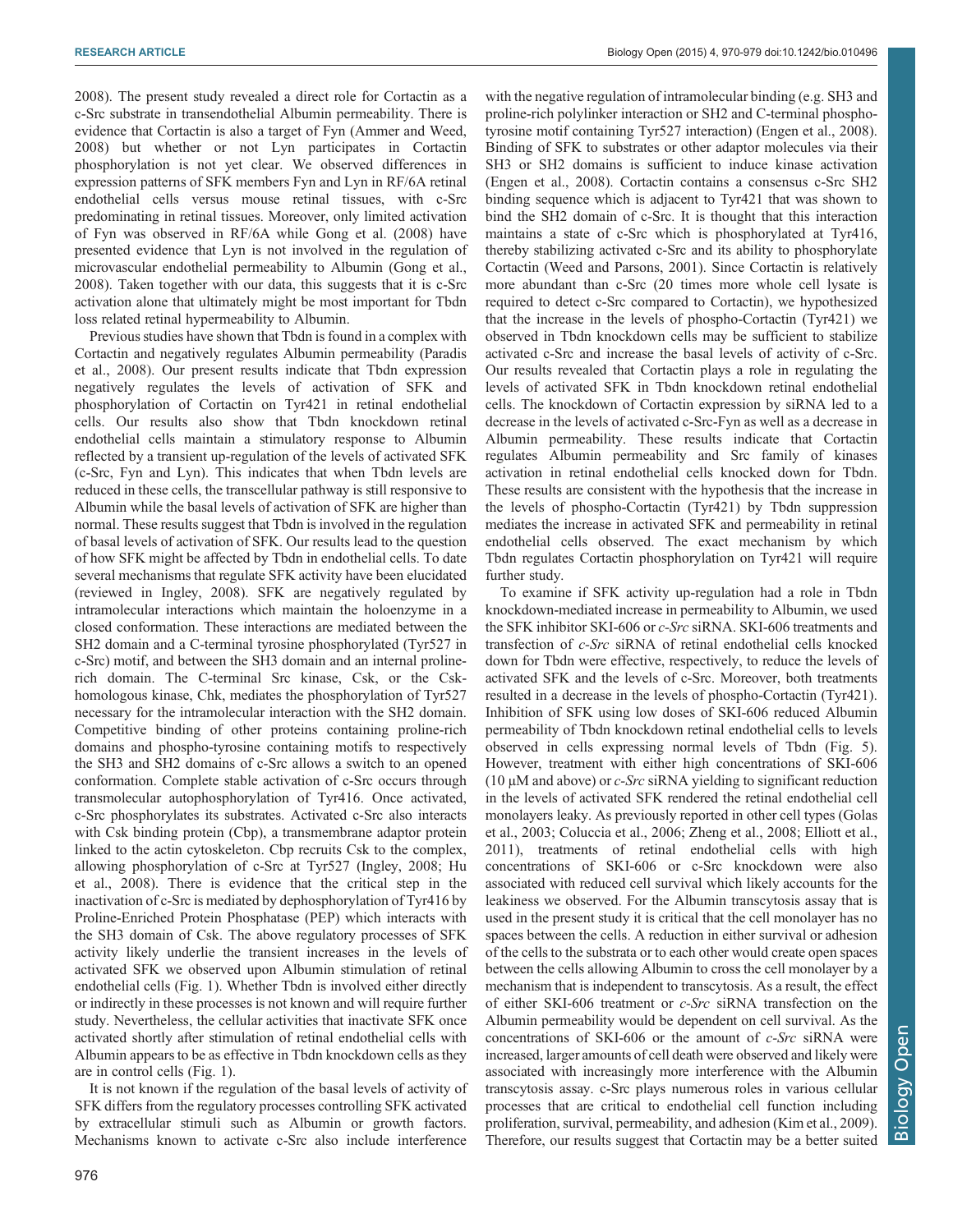target to regulate retinal endothelial permeability to Albumin as its interference did not lead to a reduction in cell survival.

PDR is characterized by retinal neovascularization and retinal blood vessel hyperpermeability [\(Knudsen et al., 2002](#page-9-0); [Antonetti](#page-8-0) [et al., 2012](#page-8-0)). Previous studies have shown that Tbdn expression is downregulated in the retinal blood vessels of neovascular lesions of PDR specimens [\(Gendron et al., 2001\)](#page-9-0) as well as other neovascular retinopathies ([Gendron et al., 2006, 2010\)](#page-9-0). Conditional knockdown of Tbdn expression in mouse endothelium results in a pathological phenotype which is similar to the pathologies observed in human neovascular retinopathy [\(Wall et al., 2004](#page-9-0); [Gendron et al., 2006,](#page-9-0) [2010; Paradis et al., 2008](#page-9-0)). Our present data in mouse and human specimens provide further evidence that the loss of Tbdn expression in retinal blood vessels is a contributing factor that predisposes the retina to the development of pathology associated with hyperpermeability to Albumin and neovascularization involving c-Src activation. In the present study, analyses of a conditional endothelial Tbdn knockdown mouse model confirmed the upregulation of activated c-Src in blood vessels of retinal lesions reaching levels up to 10-fold above control. Moreover, our analyses herein also revealed a significant increase in the levels of activated SFK in the retinal blood vessels in the ocular lesions of patients with PDR displaying hyperpermeability to Albumin. Deregulation of the activation of c-Src has been associated with vascular hyperpermeability in a range of studies (reviewed in [Mehta and](#page-9-0) [Malik, 2006](#page-9-0)). Increased endothelial permeability usually causes abnormal extravasation of blood components such as Albumin and accumulation of fluid in the extravascular space [\(Hu et al., 2008\)](#page-9-0). Furthermore, these processes have been associated with inflammation and the recruitment of cytokines and growth factors to their cognate receptors in tissues which can lead to the activation of SFK [\(Kim](#page-9-0) [et al., 2009; Kumar et al., 2009\)](#page-9-0). These processes may explain elevated staining levels of activated SFK in retinal lesions in the tissues surrounding the retinal vasculature as well asthe blood vessels.

In light of past work from our laboratory on the role of Tbdn loss in endothelial hyperpermeability in retinopathy ([Paradis et al., 2002,](#page-9-0) [2008](#page-9-0); [Wall et al., 2004; Gendron et al., 2006, 2010](#page-9-0)), the work herein provides evidence that Tbdn acts through the c-Src/Cortactin pathway to maintain homeostasis of retinal blood vessels. Deregulation of c-Src has been linked with a broad spectrum of tissue changes in diseases including loss of growth control in cancers and barrier dysfunction in vasculopathy [\(Kim et al., 2009\)](#page-9-0). Our present studies add to this knowledge in providing evidence that Tbdn regulation of retinal endothelial permeability involves c-Src activation and Cortactin phosphorylation (Tyr421).

#### MATERIAL AND METHODS Cell culture

RF/6A, rhesus macaque choroid-retina (American Type Culture Collection, Manassas, VA, USA) and IEM, mouse embryonic endothelial cell lines were grown as previously described [\(Gendron et al., 1996, 2001](#page-9-0)). RF/6A clones knocked down for Tbdn expression by stable transfection of an antisense Tbdn cDNA construct ASTbdn and negative control clones have been described previously ([Paradis et al., 2002](#page-9-0), [2008\)](#page-9-0). To monitor the activation of the Albumin permeability pathway, RF/6A cells were plated at  $1.8 \times 10^4$  cells/cm<sup>2</sup> in growth media for 4 to 16 h. Fetal bovine serum (FBS) concentration was next reduced to 0.5% for 48 h followed by 3 h culture in serum-free media. Cell monolayers were then treated for 5 or 10 min with  $5 \mu g/ml$  of bovine serum Albumin (BSA) (ICN Biomedicals Inc., Aurora, OH, USA).

For SKI-606 (Bosutinib; Biovision, Mountain View, CA, USA) treatment, cells were plated at either  $1.8 \times 10^4$  or  $9.1 \times 10^4$  cells/cm<sup>2</sup>. The cells were pre-treated with various concentrations of SKI-606 or vehicle alone for either 3 h or 20 h.

For transcellular Albumin permeability assays, RF/6A cells and stable ASTbdn and control clones were seeded at  $9.1 \times 10^4$  cells/cm<sup>2</sup> onto 1%gelatin-coated polystyrene filter inserts (Costar Transwell, no. 3470, 6.5-mm diameter, 0.33 cm<sup>2</sup>, 0.4-µm pore size; Corning, Tewksbury, MA, USA) 24 h prior to the assay. Three hours prior to the assay, the growth media were substituted to serum-free media.

#### Mouse specimens

Endothelial Tbdn expression was knocked down in TIE2/rtTA/Enh-TRE/ ASTBDN bi-transgenic middle aged mice using dietary Doxycycline (Dox Diet; 600 mg/kg; Bio-Serv, Frenchtown, NJ, USA), as previously described ([Wall et al., 2004](#page-9-0)). Controls included age-matched mice fed a regular diet and age-matched single transgenic mice (TIE2/rtTA/Enh mice or TRE/ASTBDN mice) fed with Dox diet for the same length of time. Mice were sacrificed after either 1, 2, or 6 weeks of administration of Dox diet. Eye sections were analyzed histologically as described previously [\(Wall](#page-9-0) [et al., 2004](#page-9-0); [Gendron et al., 2010](#page-9-0)) to map the progression of choroid-retinal pathology. Mouse retinae were surgically dissected from the sclera, vitreous and other ocular tissues under a dissecting microscope and whole cell lysates (WCL) were prepared for western blots. The care and use of animals in this study followed the guidelines set by the Canadian Council on Animal Care and were approved by the Institutional Animal Care Committee of Memorial University of Newfoundland.

#### Human eye specimens

Human eye specimens were obtained from The National Disease Research Interchange (Philadelphia, PA, USA) or from the University of San Francisco Department of Ophthalmologic Pathology. Normal specimens (n=6) were from donors with an age range of 71 to 91 years old. The PDR specimens  $(n=3)$ , some with retinal detachment and developed pre-retinal membrane, were from patients with age range of 60 to 74 years old. All PDR specimens have been previously reported to show suppression of Tbdn expression in the blood vessels of retinal lesions ([Gendron et al., 2001](#page-9-0)). All research on human specimens followed the tenets of the Declaration of Helsinki and was performed under approval from the Health Research Ethics Board of Newfoundland and Labrador.

#### Antibodies

Purified rabbit anti-Tbdn C755-766 antibody and purified mouse monoclonal anti-Tbdn antibody (clone OE5) were derived as described previously [\(Martin et al., 2007; Paradis et al., 2008; Gendron et al., 2010](#page-9-0)). Other antibodies used in this study include mouse monoclonal Cortactin 4F11 (Millipore, Billerica, MA, USA), mouse monoclonal c-Src clone 327 (Abcam, Cambridge, MA, USA) and mouse monoclonal α-Tubulin antibody (DM1A; Sigma, St. Louis, MO, USA). Rabbit polyclonal phospho-Cortactin (Tyr421) and phospho-Src family (Tyr416) antibodies were purchased from Cell Signaling Technology (Danvers, MA, USA) and goat anti-Albumin horseradish peroxidase (HRP)-conjugated antibody from GeneTex (San Antonio, TX, USA). Mouse monoclonal Fyn (sc-434) and Lyn (sc-7274) antibodies, and rabbit polyclonal ERK1 (sc-94) and Stat3 (sc-482) antibodies were obtained from Santa Cruz Biotechnology (Santa Cruz, CA, USA). Negative control mouse  $\text{IgG}_1$  or  $\text{IgG}_{2a}$  antibodies were obtained from Dako Canada (Mississauga, ON, Canada). Affinity purified horseradish peroxidase (HRP) conjugated-anti-rabbit IgG and -anti-mouse IgG reagents (Promega, Madison, WI, USA) were also used as secondary antibodies for western blot analyses. Alkaline phosphatase (AP) conjugatedanti-mouse IgG and -anti-rabbit IgG were obtained from Promega, while -anti-mouse  $IgG_{2a}$  was obtained from Vector Laboratories, Inc. (Burlingame, CA, USA) and were used for immunohistochemistry.

## siRNA transfections

All siRNA duplexes were purchased from Dharmacon (Thermo Fischer, Lafayette, CO, USA) with 3′ UU overhangs and were verified for their target specificity. SiRNA targeting Macaca mulatta Tbdn (5'-UGCGAGAUCU-UGAGGGUUA-3′) and a matching scrambled non-silencing control siRNA (5′-GAUCCGUUCAUCGUCACUA-3′) were used at 10 nM and 20 nM. SiRNA duplex targeting Macaca mulatta Cortactin (5′-AUGCA-ACUUAUUGUAUCUGAA-3′) previously shown to knockdown Cortactin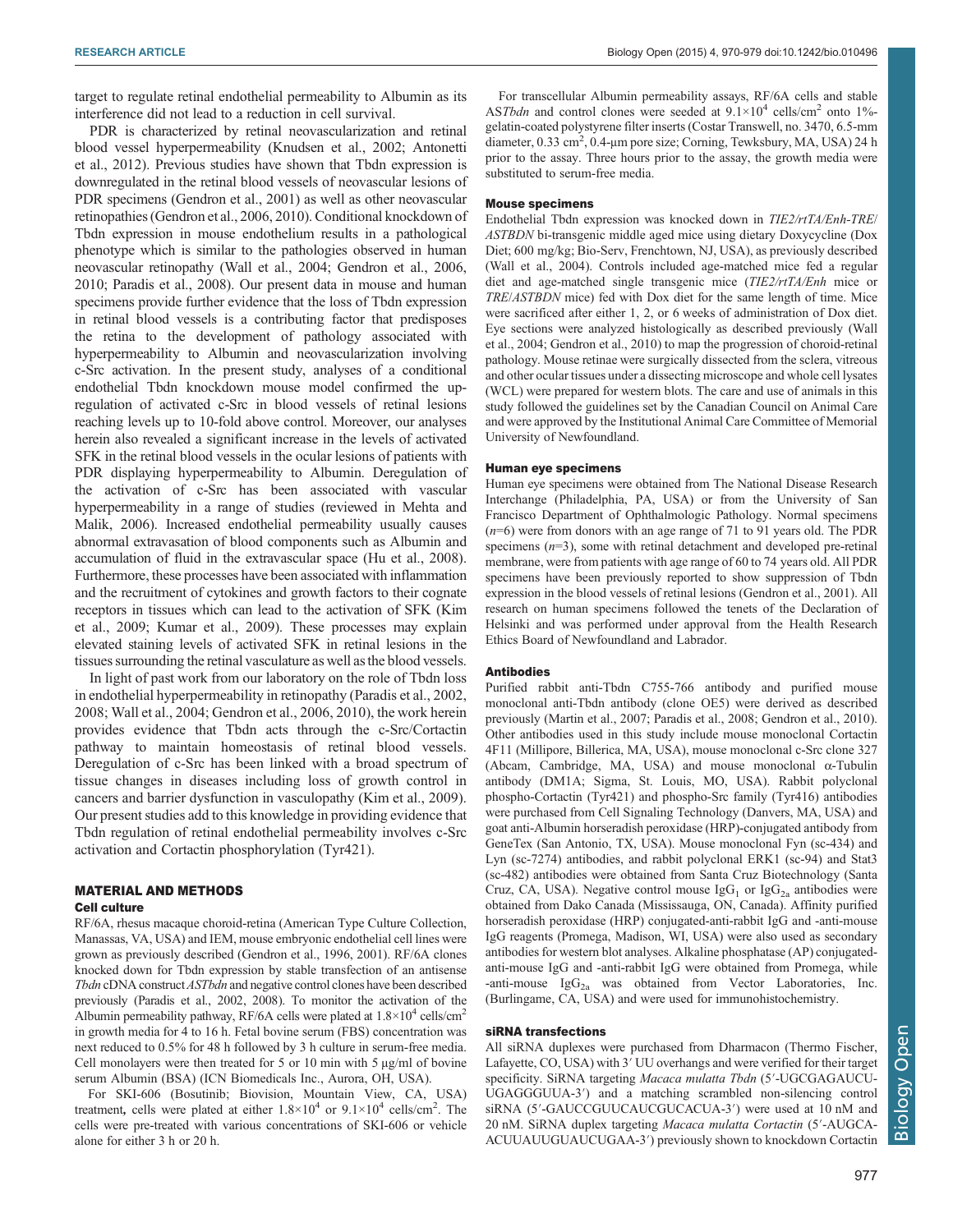<span id="page-8-0"></span>in other cells ([Schnoor et al., 2011](#page-9-0)) and a matching scrambled non-silencing control siRNA (5′-AUGUACACGUAUUAUCGUAUA-3′) were used at 10 nM and 20 nM. SiRNA duplex targeting Macaca mulatta c-Src (5′- GAAGCUGAGGCAUGAGAAG) previously shown to knockdown c-Src in other cells ([Zheng et al., 2008](#page-9-0)) and a matching scrambled non-silencing control siRNA (5′-GCUAAGAGAGUACGGAGAG-3′) were used at 1 nM, 2.5 nM, 5 nM, 10 nM and 50 nM. RF/6A cells were electroporated with siRNA using the Neon Transfection system (Invitrogen, Carlsbad, CA, USA) following manufacturer's protocols. The pmaxGFP vector (Lonza, Cologne, Germany) was used to monitor transfection efficiency which ranged from experiment to experiment from ∼70 to ∼80%. Electroporated RF/6A cells were cultured for 72 h before harvesting for western blot analysis or cultured for 48 h and re-plated for testing permeability and monitoring protein levels 24 h later.

#### Western blot analysis and immunoprecipitation

WCL for western blot analyses were prepared in Triton lysis buffer (50 mM Tris-HCl pH 7.6, 150 mM NaCl, 0.5% [w/v] sodium deoxycholate, 0.1% [w/v] SDS, 1% [v/v] Triton X-100 and 10% [v/v] glycerol) supplemented with 1 mM dithiothreitol, 10 µg/ml leupeptin, 0.3 U/ml aprotinin, 1 mM phenylmethylsulfonyl fluoride (PMSF), 1 mM sodium orthovanadate, 50 mM sodium fluoride and 25 mM β-glycerophosphate as previously described ([Paradis et al., 2008\)](#page-9-0). Lysates were clarified by centrifugation and protein concentration determined by Bio-Rad Protein Assay kit (Bio-Rad Laboratories, Hercules, CA) using bovine serum Albumin (BSA) as the standard. For western blots of WCL equal quantities of protein from each sample were loaded onto an SDS-PAGE and transferred to nitrocellulose membrane (Bio-Rad Laboratories).

For immunoprecipitations, WCL were prepared in 50 mM Tris-HCl pH 7.6, 150 mM NaCl and 0.5% Brij 96 supplemented with protease and phosphatase inhibitors as above. Lysates were incubated with specific antibody or isotype-matched negative control mouse  $\text{IgG}_1$  or  $\lg G_{2a}$  or no antibody control. Immune complexes were purified with protein-G–Sepharose beads (GE Healthcare, Buckinghamshire, UK). Immunoprecipitates were analyzed by SDS-PAGE and western blot.

For western blots, membranes were incubated with specific antibodies in 2% ECL Prime Blocking Reagent (GE Healthcare) in 10 mM Tris-HCl pH 7.6 and 150 mM NaCl (TBS) with 0.05% Tween 20 (TBST) with the exception of phosphorylated epitopes in which incubations with primary antibodies were performed in 5% BSA (MP Biomedicals, LLC., Solon, OH, USA) in TBST. Chemiluminescence detection reagents (GE Healthcare; KPL, Gaithersburg, MD, USA) and a Kodak Gel Logic 2200 imaging system (Eastman Kodak Company, Rochester, NY, USA) with Carestream Molecular imaging software (Woodbridge, CT, USA) were used for revealing protein expression signals and quantify protein levels by densitometry.

#### Transcellular permeability assay

Albumin transcellular permeability assays were performed and analyzed following previously published methodology in serum free-media ([Paradis](#page-9-0) [et al., 2008](#page-9-0)). The transit of FITC-Albumin (Sigma) across confluent cell monolayers were monitored in triplicates at 0, 20 and 40 min.

#### Immunohistochemistry

Immunohistochemistry was performed on paraffin-embedded sections of eye specimens processed as previously described [\(Paradis et al., 2002;](#page-9-0) [Gendron et al., 2010\)](#page-9-0). Sections (5  $\mu$ m) were deparaffinized, post-fixed and washed in TBS. Samples were then blocked in 2% ECL Prime Blocking Agent in appropriate buffer (TBS or TBST) for 1 h. Incubations with antibodies were performed in blocking agent in buffer with the exception of phospho-Src family (Tyr416) antibody for which the incubation was performed in 5% BSA in TBS. For Tbdn and phospho-Src family (Tyr416) staining, sections were developed using appropriate secondary APconjugated antibody and Vector Red AP substrate with Levamisole (Vector Laboratories Inc.). For Albumin staining, Melanin was bleached by incubating the sections with  $0.25\%$  KMnO<sub>4</sub> followed by 1% oxalic acid. The tissues endogenous peroxidase activity was blocked by treating the sections with  $0.3\%$  H<sub>2</sub>O<sub>2</sub>. Sections were stained with goat anti-AlbuminHRP-conjugated antibody while negative control sections were stained with HRP-conjugated goat anti-rabbit IgG at the same concentration as the anti-Albumin antibody. Sections were developed with NovaRED HRP substrate kit (Vector Laboratories Inc.). Sections were air dried and mounted with Permount (Fisher Scientific, Pittsburg, PA).

Sections were photographed for quantitation of staining as previously described ([Gendron et al., 2010\)](#page-9-0). Tbdn and phospho-Src family (Tyr416) levels in blood vessels of retinal lesions or controls were expressed as the average staining levels of at least three separate specimens. Intensity of staining in retinal blood vessels and background staining (from retinal blood vessels stained with negative control antibody or from non vascular areas such as red blood cells or photoreceptors) were measured by determining the ratio of red color/green color intensity using HIS Colourspy tool of Openlab software as previously described [\(Martin et al., 2007](#page-9-0); [Gendron et al., 2006\)](#page-9-0). Negative control antibody produced minimal background. Levels of staining were calculated by subtracting the background measurements. Relative intensities were expressed as the average staining levels±standard error (s.e.m.).

#### Statistical analyses

All quantitative analyses were compared using the two-tailed Student's t-test with Microsoft Excel or ANOVA with Prism. The data was considered to be statistically significant if the P value was less than or equal to 0.05.

#### Acknowledgements

We thank Nicole Babichuck for helping with the mouse colony and tissue sectioning and Karla Morrissey for her help with the Cortactin siRNA transfections.

#### Competing interests

The authors declare no competing or financial interests.

#### Author contributions

N.H., R.G., K.G., M.A.W., E.A.H, W.G. and H.P. contributed to writing the manuscript and figures, B.M. and D.G. contributed to the figures and D.G. performed mouse genotyping.

#### Funding

This work was supported by operating grants from Canadian Institutes for Health Research (MOP-78948, ROP-95128 and FRN-123888), Newfoundland and Labrador Innovation and Rural Development Infrastructure Fund, Research & Development Corporation of Newfoundland and Labrador, Foundation Fighting Blindness Canada, an Infrastructure grant from Canadian Foundation for Innovation (7411) to H.P. and R.L.G. and an Atlantic Canada Opportunities Agency (ACOA) grant to Memorial University in support of specific pathogen-free barrier rodent housing infrastructure.

#### Supplementary material

Supplementary material available online at <http://bio.biologists.org/lookup/suppl/doi:10.1242/bio.010496/-/DC1>

#### References

- Ammer, A. G. and Weed, S. A. [\(2008\). Cortactin branches out: roles in regulating](http://dx.doi.org/10.1002/cm.20296) [protrusive actin dynamics.](http://dx.doi.org/10.1002/cm.20296) Cell Motil. Cytoskeleton 65, 687-707.
- [Antonetti, D. A., Klein, R. and Gardner, T. W.](http://dx.doi.org/10.1056/NEJMra1005073) (2012). Diabetic retinopathy. [N. Engl. J. Med.](http://dx.doi.org/10.1056/NEJMra1005073) 366, 1227-1239.
- [Asaumi, M., Iijima, K., Sumioka, A., Iijima-Ando, K., Kirino, Y., Nakaya, T. and](http://dx.doi.org/10.1093/jb/mvi014) Suzuki, T. [\(2005\). Interaction of N-terminal acetyltransferase with the cytoplasmic](http://dx.doi.org/10.1093/jb/mvi014) [domain of beta-amyloid precursor protein and its effect on A beta secretion.](http://dx.doi.org/10.1093/jb/mvi014) [J. Biochem.](http://dx.doi.org/10.1093/jb/mvi014) 137, 147-155.
- Bhutto, I. and Lutty, G. [\(2012\). Understanding age-related macular degeneration](http://dx.doi.org/10.1016/j.mam.2012.04.005) [\(AMD\): relationships between the photoreceptor/retinal pigment epithelium/](http://dx.doi.org/10.1016/j.mam.2012.04.005) Bruch'[s membrane/choriocapillaris complex.](http://dx.doi.org/10.1016/j.mam.2012.04.005) Mol. Aspects Med. 33, 295-317.
- [Campochiaro, P. A. and Hackett, S. F.](http://dx.doi.org/10.1038/sj.onc.1206773) (2003). Ocular neovascularization: a [valuable model system.](http://dx.doi.org/10.1038/sj.onc.1206773) Oncogene 22, 6537-6548.
- [Cao, H., Orth, J. D., Chen, J., Weller, S. G., Heuser, J. E. and McNiven, M. A.](http://dx.doi.org/10.1128/MCB.23.6.2162-2170.2003) [\(2003\). Cortactin is a component of clathrin-coated pits and participates in](http://dx.doi.org/10.1128/MCB.23.6.2162-2170.2003) [receptor-mediated endocytosis.](http://dx.doi.org/10.1128/MCB.23.6.2162-2170.2003) Mol. Cell. Biol. 23, 2162-2170.
- [Cao, H., Chen, J., Krueger, E. W. and McNiven, M. A.](http://dx.doi.org/10.1128/MCB.00330-09) (2010). SRC-mediated [phosphorylation of dynamin and cortactin regulates the](http://dx.doi.org/10.1128/MCB.00330-09) "constitutive" endocytosis of transferrin. [Mol. Cell. Biol.](http://dx.doi.org/10.1128/MCB.00330-09) 30, 781-792.
- [Coluccia, A. M. L., Benati, D., Dekhil, H., De Filippo, A., Lan, C. and Gambacorti-](http://dx.doi.org/10.1158/0008-5472.CAN-05-2057)Passerini, C. [\(2006\). SKI-606 decreases growth and motility of colorectal cancer](http://dx.doi.org/10.1158/0008-5472.CAN-05-2057) [cells by preventing pp60\(c-Src\)-dependent tyrosine phosphorylation of beta](http://dx.doi.org/10.1158/0008-5472.CAN-05-2057)[catenin and its nuclear signaling.](http://dx.doi.org/10.1158/0008-5472.CAN-05-2057) Cancer Res. 66, 2279-2286.